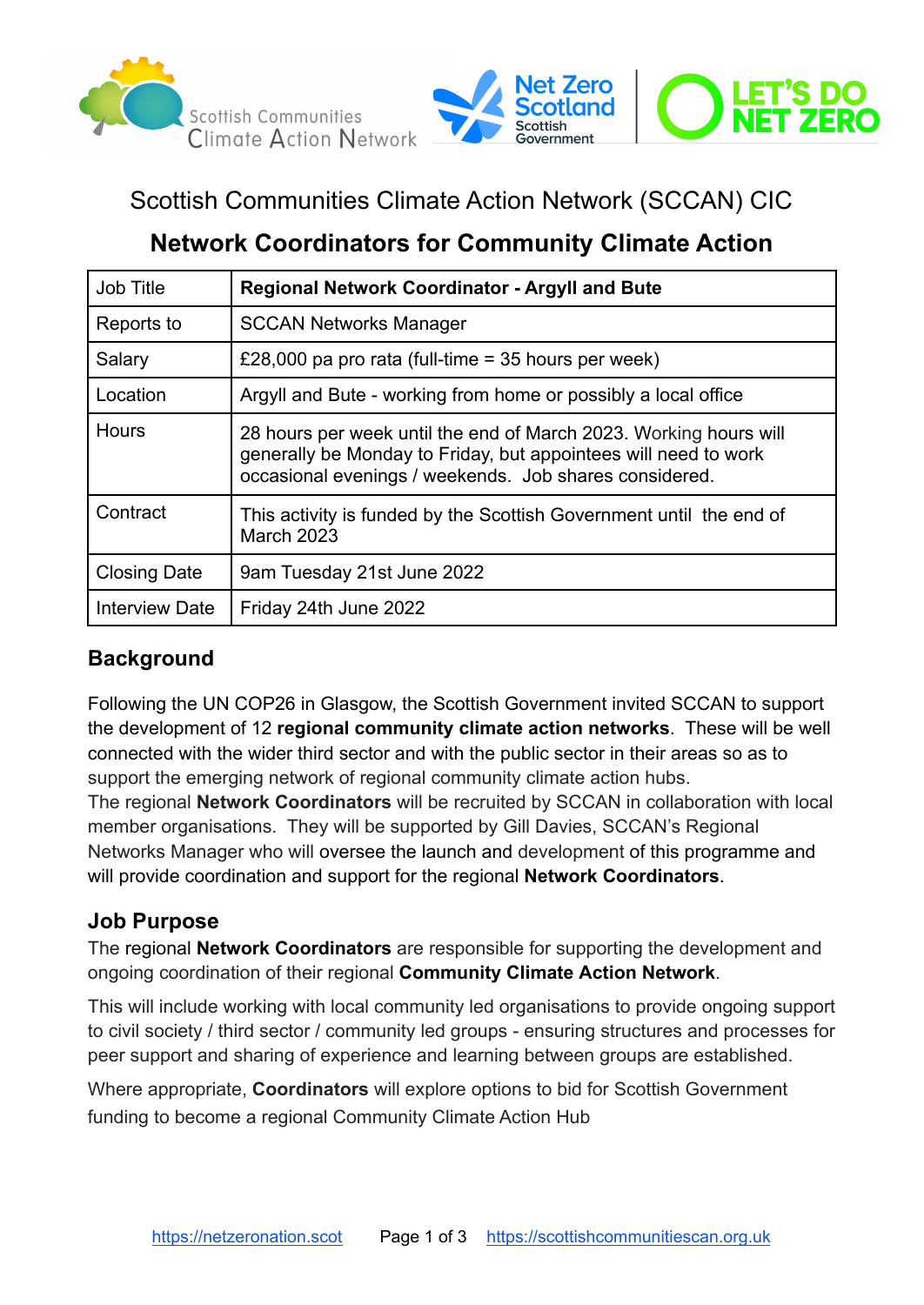## **Regional Network Coordinators for Community Climate Action**

### **Main Responsibilities**

- 1. Working closely with local organisations, networks and individuals who are already engaged with climate change
- 2. Reaching out to groups and individuals who are not yet engaged with climate change, and helping to reduce barriers to engagement; recognising that climate and social justice are intimately connected.
- 3. Organise regular meetings and support the development of a healthy and collaborative group culture within the network
- 4. Map community activity / networking efforts in their region and establish contact with groups that could play a role in co-creating and determining the extent of the network
- 5. Identify and invite participation of appropriate organisations to collaborate and assist groups to define the boundaries of their regional community climate action network
- 6. Connect these organisations with relevant Scottish networks and ensure sharing of learning and experience within and between the regional networks.
- 7. Ensure that the regional network members gain access to SCCAN activities, events, training etc. and the [Community Learning Exchange](https://www.scottishcommunitiescan.org.uk/community-learning-exchange/) programme
- 8. Search out and signpost relevant stories to SCCAN Story Weavers
- 9. Communicate needs of regional network members to relevant SCCAN circles / working groups and help to create and manage appropriate support services for their community climate action network members
- 10. Identify opportunities for regional training sessions on relevant topics to meet their local members' needs
- 11. Participate as appropriate in SCCAN circles / working groups and contribute to the development of appropriate toolkits and training materials
- 12. Encourage network members to join SCCAN and participate in SCCAN activities
- 13. Encourage networks to plan forward, potentially towards incorporation to allow them to bid for funding as appropriate, assist in bid writing.

## **Knowledge, Skills and Experience Required: E = Essential / D = Desirable**

- **E** Experience of network development developing and maintaining existing networks
- **E** Project management experience with skills and experience in community development
- **E** Experience of hosting and facilitating meetings and public engagement events
- **E** Knowledge of community project funding and experience of applying for funding
- **E** Great team player with excellent communication and organisational skills
- **E** Professional manner, well-developed interpersonal skills, including listening skills and experience of using own initiative in supporting others
- **E** Undergraduate or Postgraduate qualification in Community Studies, Environment or Climate-related subjects or other relevant field - or equivalent work experience
- **E** High level of personal initiative and ability to work proactively and autonomously.
- **E** Ability to travel within your region